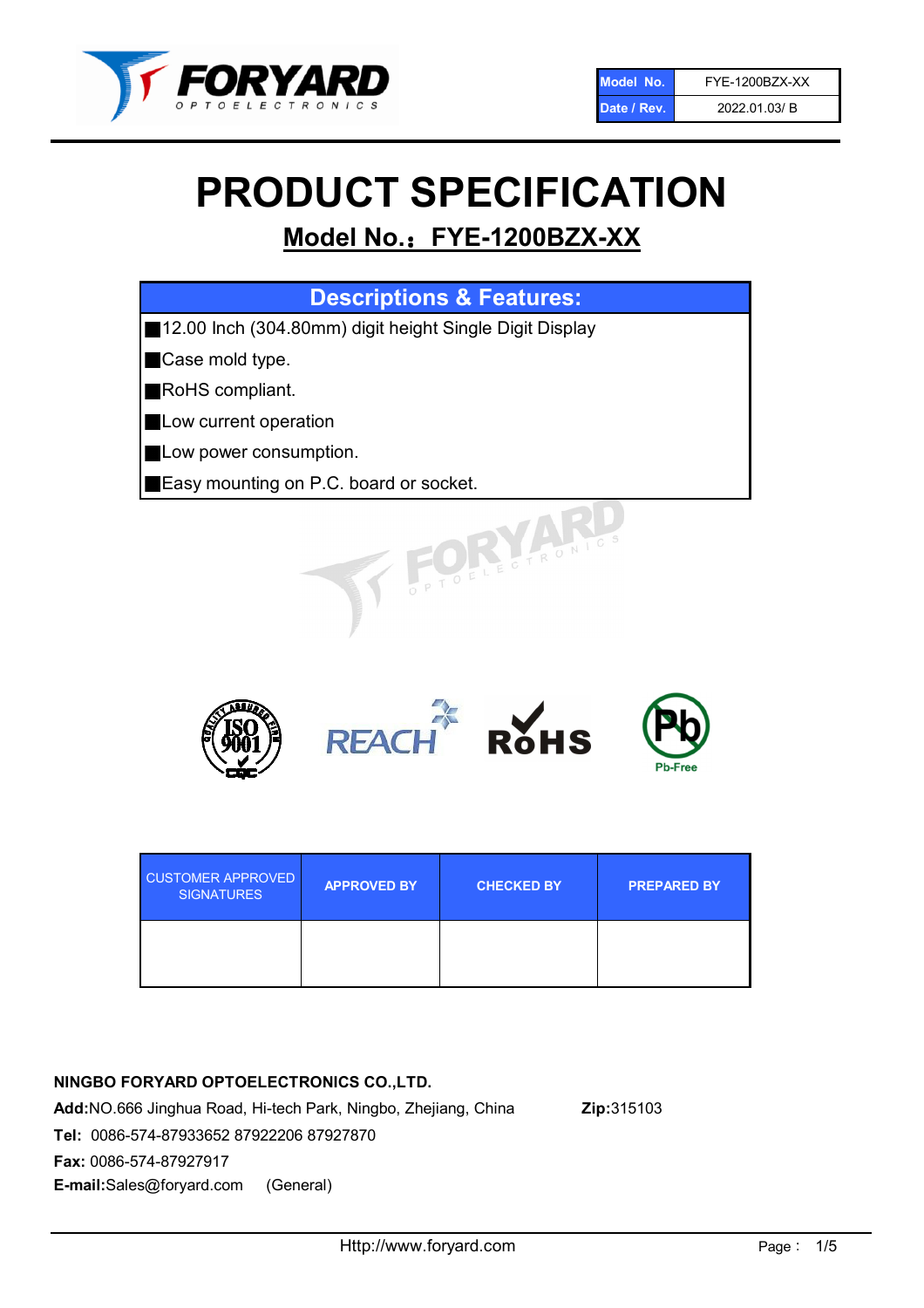

| Model No.   | FYE-1200BZX-XX |
|-------------|----------------|
| Date / Rev. | 2022.01.03/B   |

## Model No.: FYE-1200BZX-XX

## ■ -XX: REF Surface / Epoxy color

| Color<br><b>Number</b>      |                        |                           |             |                |
|-----------------------------|------------------------|---------------------------|-------------|----------------|
| REF Surface Color   O White |                        | l○ Black  ○ Gray          | $\circ$ Red | ∣O Green       |
| Epoxy Color                 | $\bigcirc$ Water Clear | $\circ$ White $\circ$ Red | I⊖ Green    | $\circ$ Yellow |

## ■ Mechanical Dimensions



## Notes:

- 1. All pins are Φ0.80[.032]mm
- 2. Dimension in millimeter [inch], tolerance is ±0.25 [.010] and angle is ±1° unless otherwise noted.
- 3. Bending≤Length\*1%.
- 4.The specifications,characteristics and technical data described in the datasheet are subject to change without prior notice.
- 5.The drawing is different from the actual one, please refer to the sample.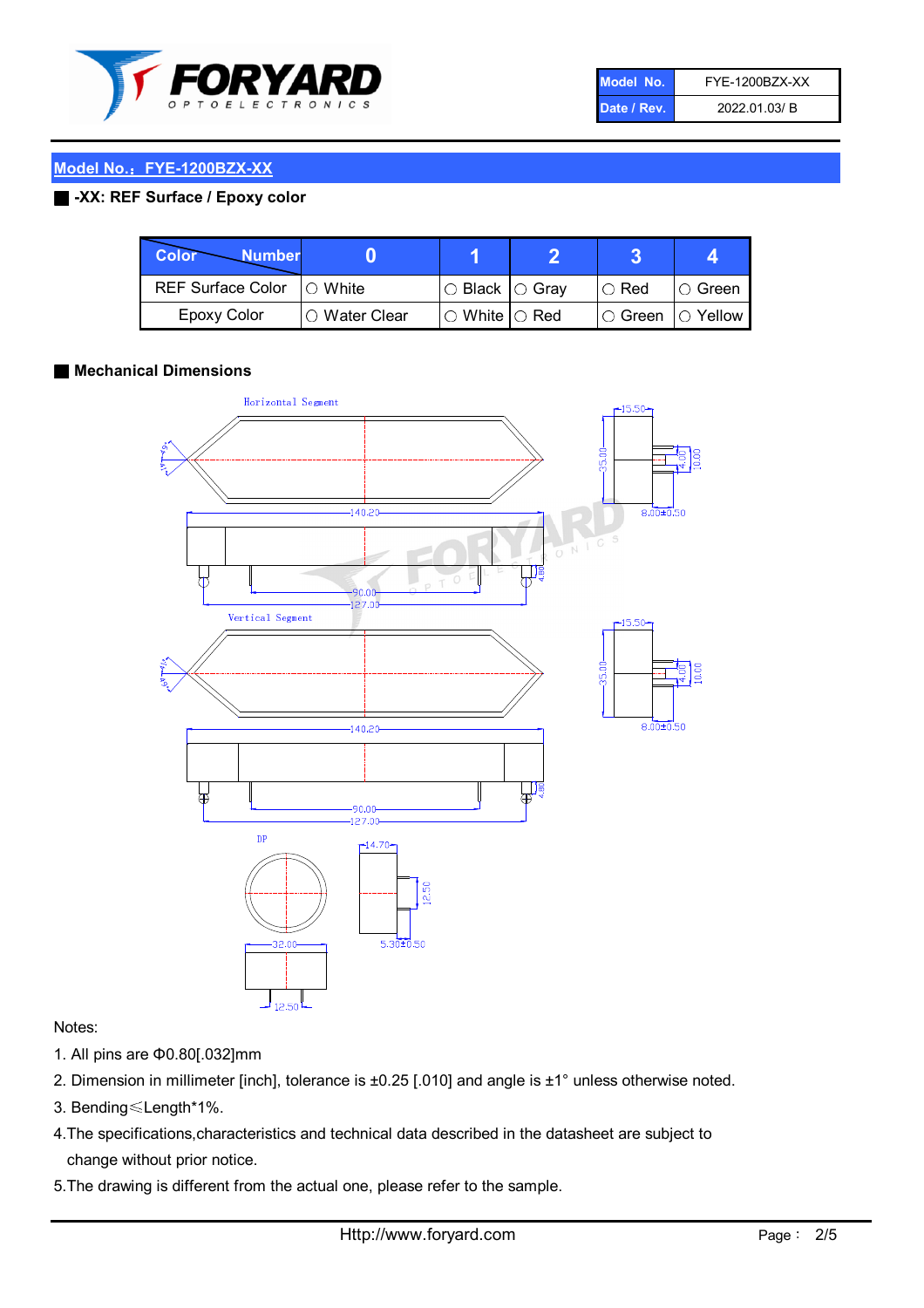

| Model No.   | <b>FYE-1200BZX-XX</b> |
|-------------|-----------------------|
| Date / Rev. | 2022.01.03/B          |

## Model No.: FYE-1200BZX-XX

■ All Light On Segments Feature & Pin Position



■ Internal Circuit Diagrams

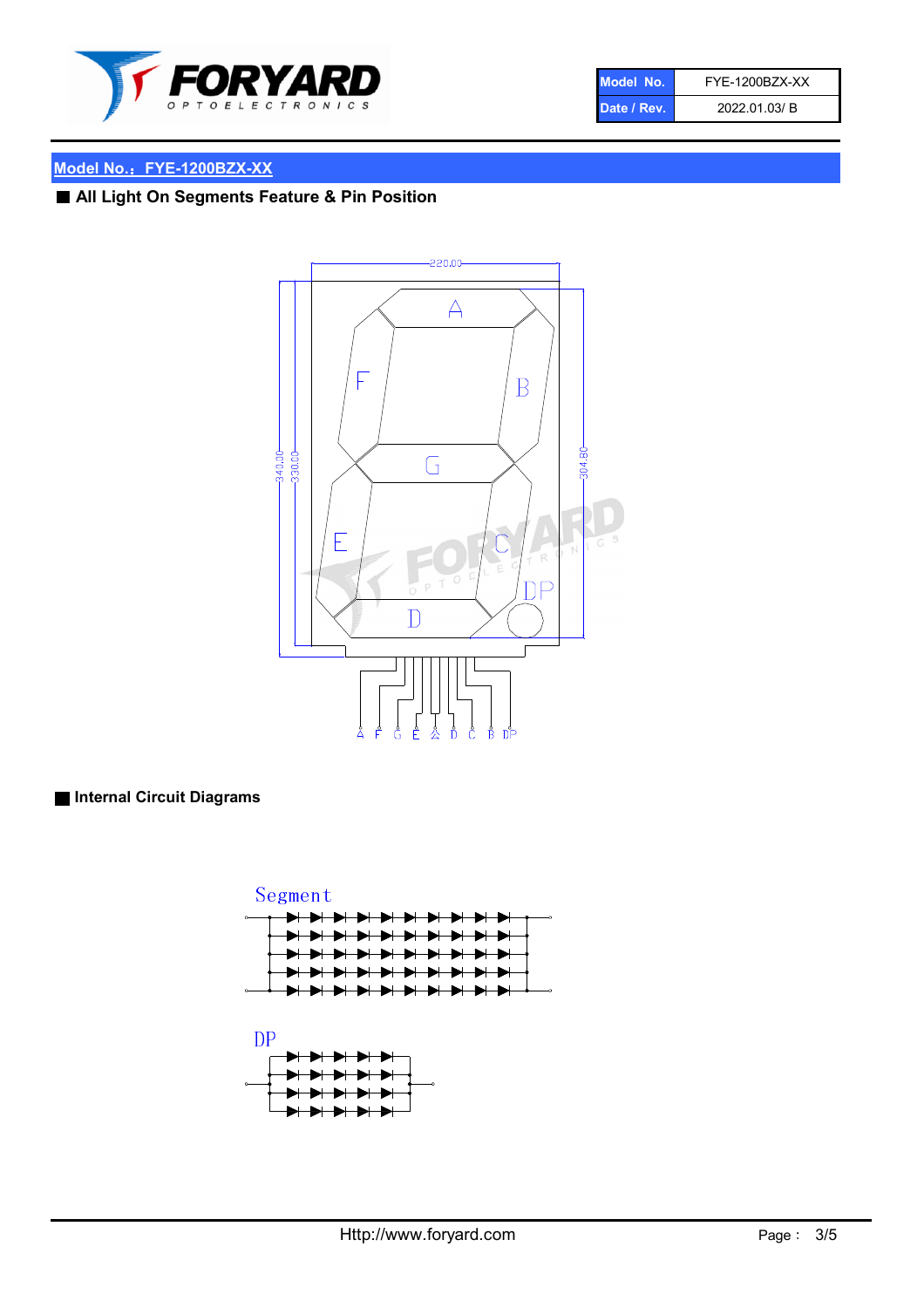

| Model No.   | FYE-1200BZX-XX |
|-------------|----------------|
| Date / Rev. | 2022.01.03/B   |

(Ta=25℃)

## Model No.: FYE-1200BZX-XX

#### Absolute maximum

| solute maximum ratings       |               |                       |              | $(Ta=25^{\circ}C)$ |             |
|------------------------------|---------------|-----------------------|--------------|--------------------|-------------|
| <b>Parameter</b>             | <b>Symbol</b> | <b>Test Condition</b> | <b>Value</b> |                    |             |
|                              |               |                       | <b>Min</b>   | <b>Max</b>         | <b>Unit</b> |
| Reverse Voltage              | VR            | $IR = 30$             | 5            |                    |             |
| <b>Forward Current</b>       | IF            |                       |              | 30                 | mA          |
| Power Dissipation            | Pd            |                       |              | 100                | mW          |
| <b>Pulse Current</b>         | Ipeak         | Duty=0.1mS,1KHz       |              | 150                | mA          |
| <b>Operating Temperature</b> | Topr          |                       | $-40$        | $+85$              | °C          |
| Storage Temperature          | Tstr          |                       | $-40$        | $+85$              | °C          |

### ■ Electrical-Optical Characteristics

#### ● Color Code & Chip Characteristics:(Test Condition:IF=10mA)

Typ Max S | Hi $\textsf{Red}$  | AlGaInP | 660nm LE 20nm | 2.00 | 2.50 D | Super Red | AIGaAs/DH | 650nm | 20nm | 2.00 | 2.50 E | Orange | GaAsP | 625nm | 35nm | 2.00 | 2.50 A | Amber | GaAsP | 610nm | 35nm | 2.00 | 2.50 Y | Yellow | GaAsP | 590nm | 35nm | 2.00 | 2.50 G Yellow Green AIGaInP | 570nm | 10nm | 2.00 | 2.50 3.00 3.80 3.00 3.80 W | White | InGaN/GaN | X=0.29,Y=0.30 |CCT:9500K| 3.00 | 3.80 UHR Ultra Hi Red | AlGaInP | 640nm | 20nm | 2.00 | 2.50 UR | Ultra Red | AlGaInP | 635nm | 20nm | 2.00 | 2.50 UE Ultra Orange | AIGaInP | 625nm | 20nm | 2.00 | 2.50 UA Ultra Amber | AIGaInP | 610nm | 20nm | 2.00 | 2.50  $UV$  Ultra Yellow  $\vert$  AlGaInP  $\vert$  590nm  $\vert$  20nm  $\vert$  2.00  $\vert$  2.50  $\text{UG}$  Ultra Yellow Green | AIGaInP | 570nm | 30nm | 2.00 | 2.50 PG Pure Green | InGaN | 520nm | 36nm | 3.00 | 3.80 30nm 3.00 3.80 30nm 3.00 3.80 UW |Ultra White | InGaN/GaN | X=0.29,Y=0.30 |CCT:9500K| 3.00 | 3.80 10~20 Standard brightness Forward Voltage(VF) Unit:V 15~30 10~20 10~20 625nm GaAsP 590nm **Emitting Color Dice Material** 10~21 610nm Luminous **Intensity** (Iv) Unit:mcd AlGainP 660nm GaAsP GaAsP AlGaAs/DH **Spectral** Line halfwidth (∆λ1/2) Peak Wave Length $(\lambda_{\rm P})$ UB 460nm 635nm AlGaInP AlGaInP AlGaInP InGaN/GaN AlGaInP | 570nm | 10nm | 2.00 | 2.50 | 10~20 30~105 30~135 460nm 520nm Ultra brightness **AlGaInP** AlGaInP 60nm AlGaInP 640nm Segment-to-Segment Luminous Intensity ratio(Iv-M) 1.5:1 610nm 9~20(mw) 350~450 470nm 120~180 120~180 Ultra Blue InGaN/GaN InGaN/GaN 9~20(mw) 20~50 280~600 570nm | 30nm | 2.00 | 2.50 | 20~60 470nm 590nm InGaN/GaN B Blue I InGaN 40~85 60~120~180 40~70

## Note:

1.Luminous Intensity is based on the Foryard standards.

2.Pay attention about static for InGaN